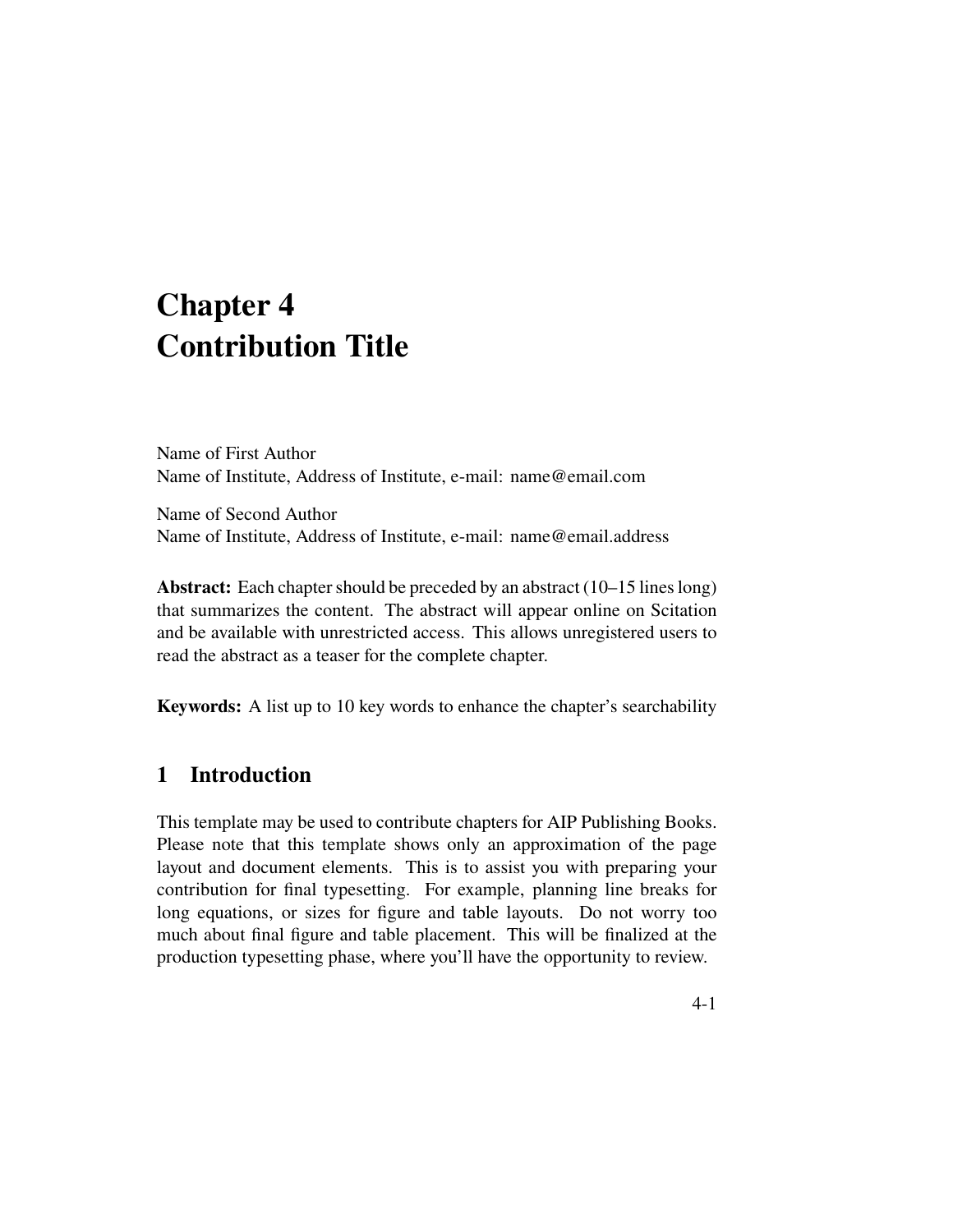# **2 Section Heading**

Instead of simply listing headings of different levels we recommend to let every heading be followed by at least a short passage of text. Further on please use the LATEX automatism for all your cross-references and citations. And please note that the first line of text that follows a heading is not indented, whereas the first lines of all subsequent paragraphs are.

## **3 Section Heading**

Use the standard equation environment to typeset your equations, e.g.

$$
a \times b = c,\tag{1}
$$

however, for multiline equations we recommend to use the align environment from amsmath<sup>1</sup>.

$$
a \times b = c
$$
  

$$
\mathbf{a} \cdot \mathbf{b} = \mathbf{c}.
$$
 (2)

## *3.1 Subsection Heading*

Instead of simply listing headings of different levels we recommend to let every heading be followed by at least a short passage of text. Further on please use the LATEX automatism for all your cross-references and citations as has already been described in Sect. 2.

Please do not use quotation marks when quoting texts! Simply use the quotation environment.

#### **3.1.1 Subsubsection Heading**

Instead of simply listing headings of different levels we recommend to let every heading be followed by at least a short passage of text. Further on

#### 4-2 AIP Publishing Books

<sup>&</sup>lt;sup>1</sup>In physics texts, please depict your vectors in boldface-italic type – as is customary for a wide range of physical subjects.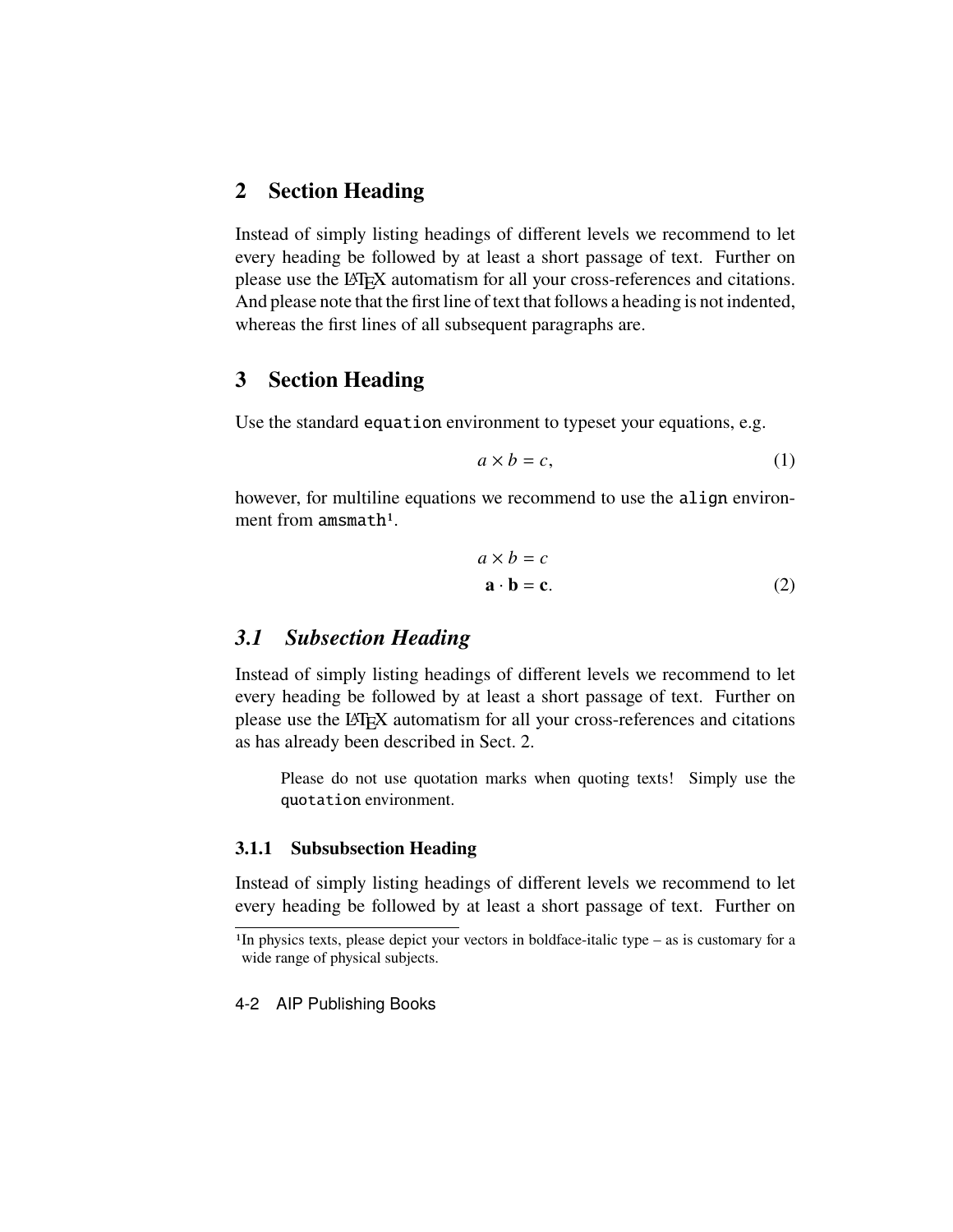please use the LATEX automatism for all your cross-references and citations as has already been described in Sect. 3.1, see also Fig. 12. Do not worry too much about figure and table placement in your manuscript. This will be finalized at the production typesetting phase.

**Fig. 1** If the width of the figure is less than 7.8 cm, use the fcapside command to flush the caption on the left side of the page. The aip-book class uses the floatrow package; you can use its commands to set up sub-figure layouts and similar if needed.



Please note that the first line of text that follows a heading is not indented, whereas the first lines of all subsequent paragraphs are.

## Paragraph Heading

Instead of simply listing headings of different levels we recommend to let every heading be followed by at least a short passage of text. Further on please use the LATEX automatism for all your cross-references and citations as has already been described in Sect. 2.

Please note that the first line of text that follows a heading is not indented, whereas the first lines of all subsequent paragraphs are.

For typesetting numbered lists, we recommend to use the enumerate environment

- 1. Livelihood and survival mobility are oftentimes outcomes of uneven socioeconomic development.
	- a. Livelihood and survival mobility are oftentimes outcomes of uneven socioeconomic development.

<sup>2</sup>If you copy text passages, figures, or tables from other works, you must obtain permission from the copyright holder (usually the original publisher). Please enclose the signed permission with the manuscript. The sources must be acknowledged either in the captions, as footnotes or in a separate section of the book.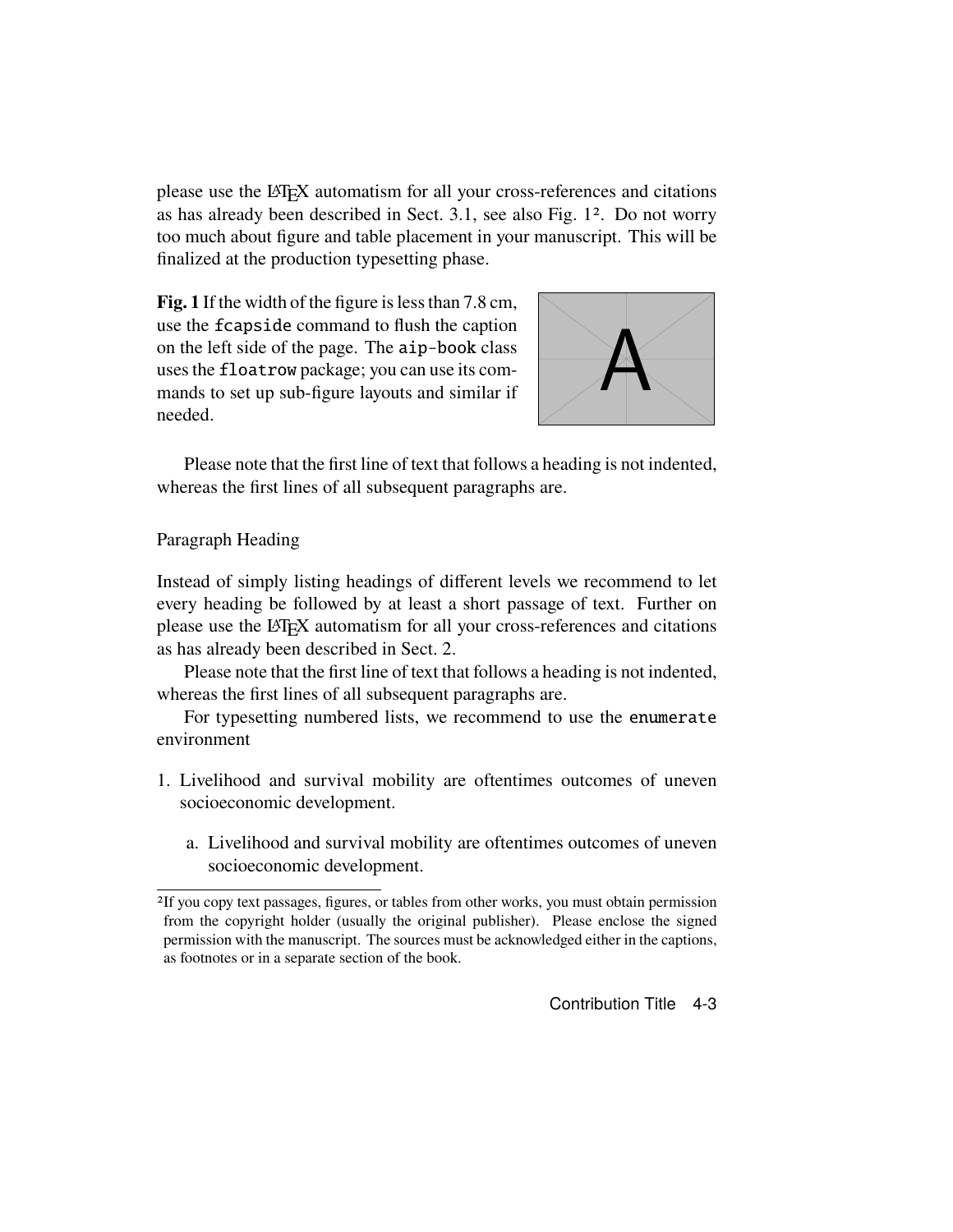

**Fig. 2** If the width of the figure is greater than 7.8 cm, use the standard caption arrangement.

- b. Livelihood and survival mobility are oftentimes outcomes of uneven socioeconomic development.
- 2. Livelihood and survival mobility are oftentimes outcomes of uneven socioeconomic development.

## *Subparagraph Heading*

In order to avoid simply listing headings of different levels we recommend to let every heading be followed by at least a short passage of text. Use the LATEX automatism for all your cross-references and citations as has already been described in Sect. 3.1, see also Fig. 2.

For unnumbered list we recommend to use the itemize environment:

- Livelihood and survival mobility are oftentimes outcomes of uneven socioeconomic development, cf. Table 1.
	- **–** Livelihood and survival mobility are oftentimes outcomes of uneven socioeconomic development.
- 4-4 AIP Publishing Books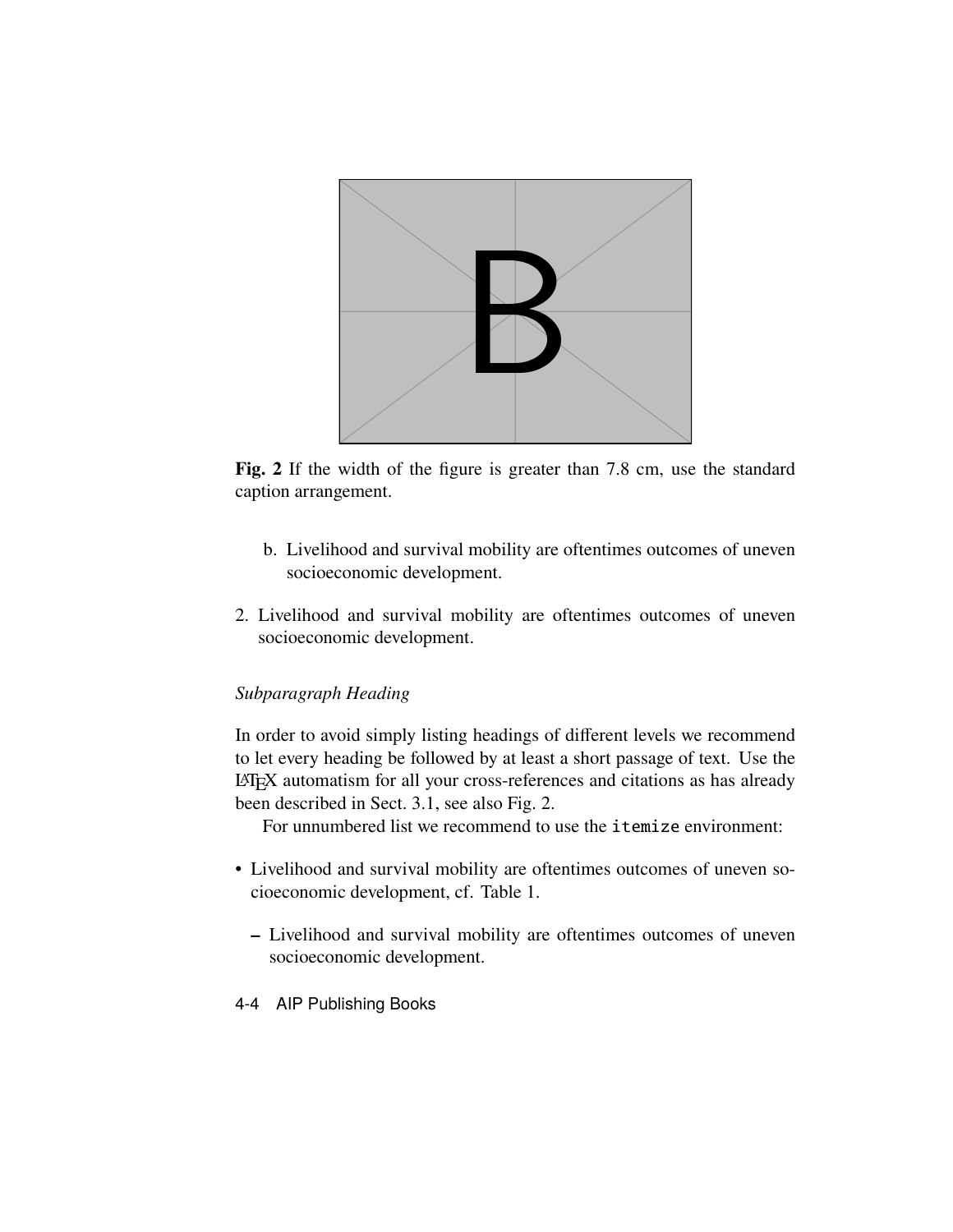| Classes            | <b>Subclass</b>   | Length      | <b>Action Mechanism</b>                  |
|--------------------|-------------------|-------------|------------------------------------------|
| Translation        | mRNA <sup>a</sup> | $22(19-25)$ | Translation repression,<br>mRNA cleavage |
| <b>Translation</b> | mRNA<br>cleavage  | 21          | mRNA cleavage                            |
| <b>Translation</b> | mRNA              | $21 - 22$   | mRNA cleavage                            |
| <b>Translation</b> | mRNA              | $24 - 26$   | Histone and DNA<br>Modification          |

**Table 1** Please write your table caption here.

<sup>a</sup> Table footnote (with superscript)

- **–** Livelihood and survival mobility are oftentimes outcomes of uneven socioeconomic development.
- Livelihood and survival mobility are oftentimes outcomes of uneven socioeconomic development.

**Run-in Heading Boldface Version** Use the LAT<sub>E</sub>X automatism for all your cross-references and citations as has already been described in Sect. 3.1.

*Run-in Heading Italic Version* Use the LATEX automatism for all your crossreferences and citations as has already been described in Sect. 3.1.

# **4 Section Heading**

Instead of simply listing headings of different levels we recommend to let every heading be followed by at least a short passage of text. Further on please use the LATEX automatism for all your cross-references and citations as has already been described in Sect. 3.1.

Please note that the first line of text that follows a heading is not indented, whereas the first lines of all subsequent paragraphs are.

Type 1 That addresses central themes pertaining to migration, health, and

Contribution Title 4-5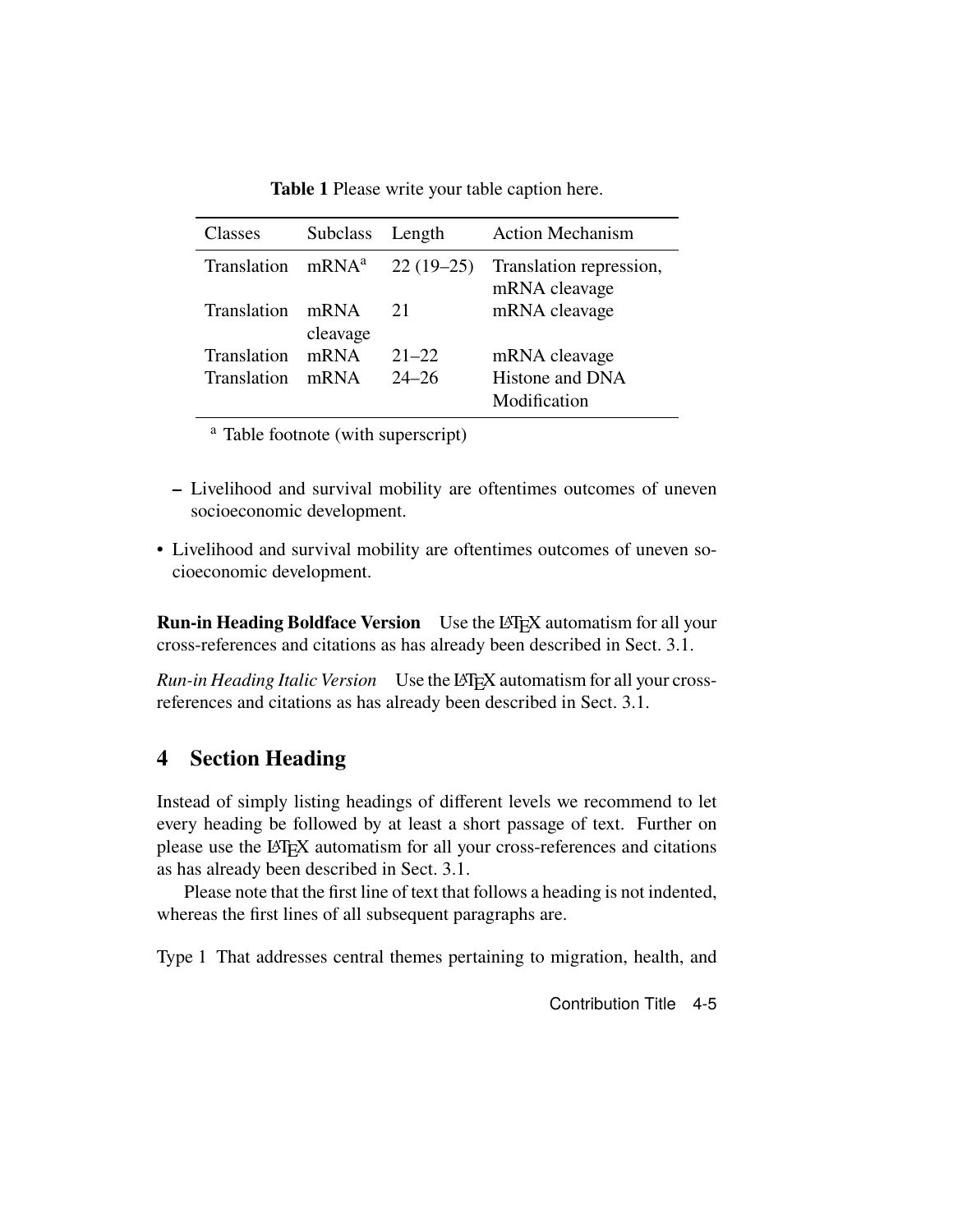disease. In Sect. 2, Wilson discusses the role of human migration in infectious disease distributions and patterns.

Type 2 That addresses central themes pertaining to migration, health, and disease. In Sect. 3.1, Wilson discusses the role of human migration in infectious disease distributions and patterns.

## *4.1 Subsection Heading*

In order to avoid simply listing headings of different levels we recommend to let every heading be followed by at least a short passage of text. Use the LATEX automatism for all your cross-references and citations citations as has already been described in Sect. 3.1.

Please note that the first line of text that follows a heading is not indented, whereas the first lines of all subsequent paragraphs are.

#### **4.1.1 Subsubsection Heading**

Instead of simply listing headings of different levels we recommend to let every heading be followed by at least a short passage of text. Further on please use the LATEX automatism for all your cross-references and citations as has already been described in Sect. 3.1.

Please note that the first line of text that follows a heading is not indented, whereas the first lines of all subsequent paragraphs are.

**Theorem 1.** *Theorem text goes here.*

**Definition 1.** Definition text goes here.

*Proof.* Proof text goes here. □

Paragraph Heading

Instead of simply listing headings of different levels we recommend to let every heading be followed by at least a short passage of text. Further on please use the LATEX automatism for all your cross-references and citations as has already been described in Sect. 3.1.

4-6 AIP Publishing Books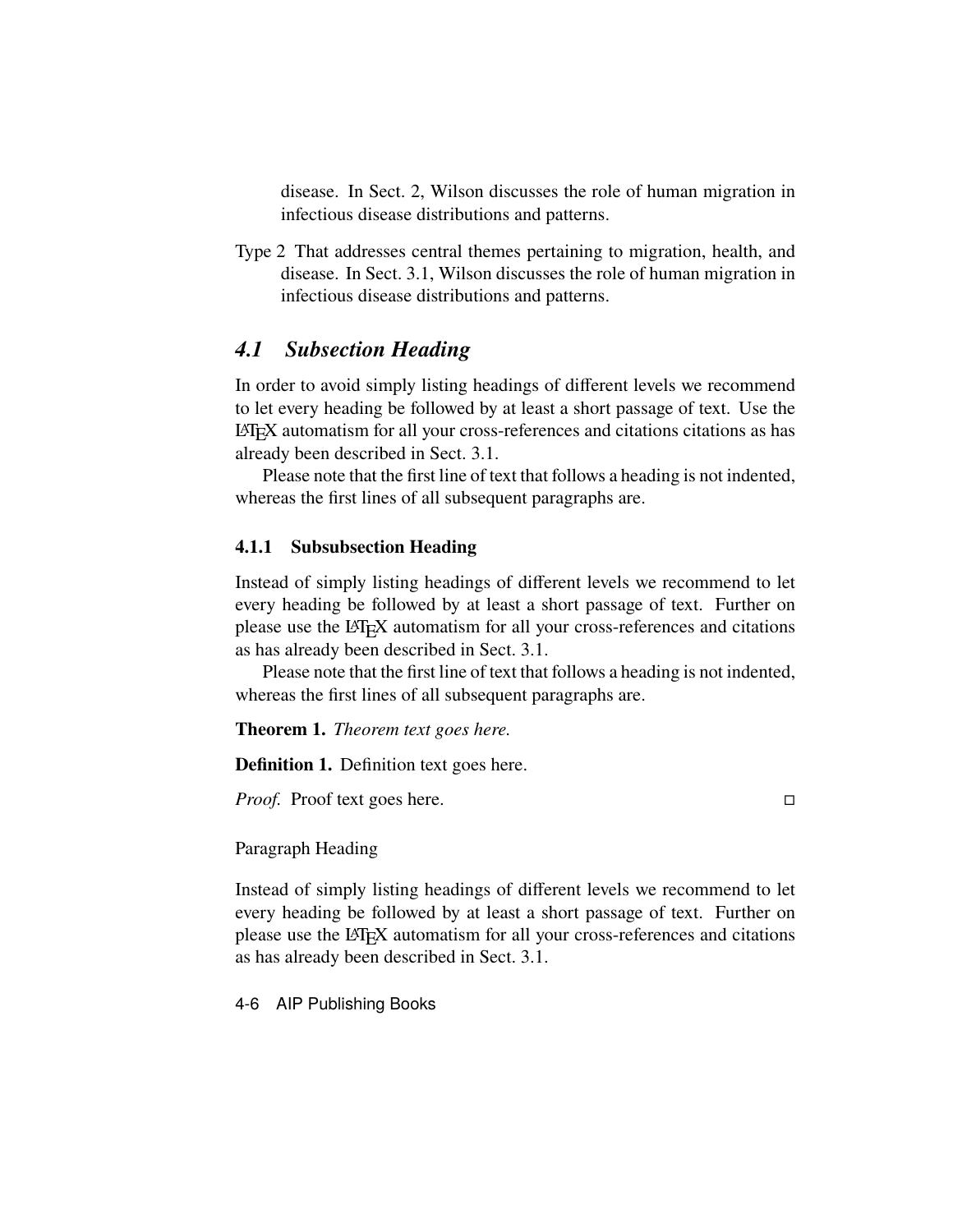Note that the first line of text that follows a heading is not indented, whereas the first lines of all subsequent paragraphs are.

**Theorem 2.** *Theorem text goes here.*

**Definition 2.** Definition text goes here.

*Proof.* Proof text goes here. □

**Acknowledgements** If you want to include acknowledgments of assistance and the like at the end of an individual chapter please use the acknowledgement environment.

## **Appendix**

When placed at the end of a chapter or contribution (as opposed to at the end of the book), the numbering of tables, figures, and equations in the appendix section continues on from that in the main text. Hence please *do not* use the appendix command when writing an appendix at the end of your chapter or contribution. If there is only one the appendix is designated "Appendix", or "Appendix 1", or "Appendix 2", etc. if there is more than one.

## **5 References**

References must be *cited* in the text by number (preferred).3 The reference list should ideally be *sorted* in numerical order.

The *styling* of references<sup>4</sup> depends on the subject of your book but the citations should follow Harvard style. Here are some example citations for demonstration purposes (Feynman 1954, Birell & Davies 1982, Beutler, Lichtman, Coller & Kipps 1994, Quinn 2001).

You may use a manual thebibliography environment, BIBT<sub>E</sub>X, or biblatex and biber to prepare your references. Your reference list and

<sup>3</sup>Make sure that all references from the list are cited in the text. Those not cited should be moved to a separate Further Reading section or chapter.

<sup>4</sup>Always use the standard abbreviation of a journal's name according to the ISSN List of Title Word Abbreviations, see http://www.issn.org/en/node/344.